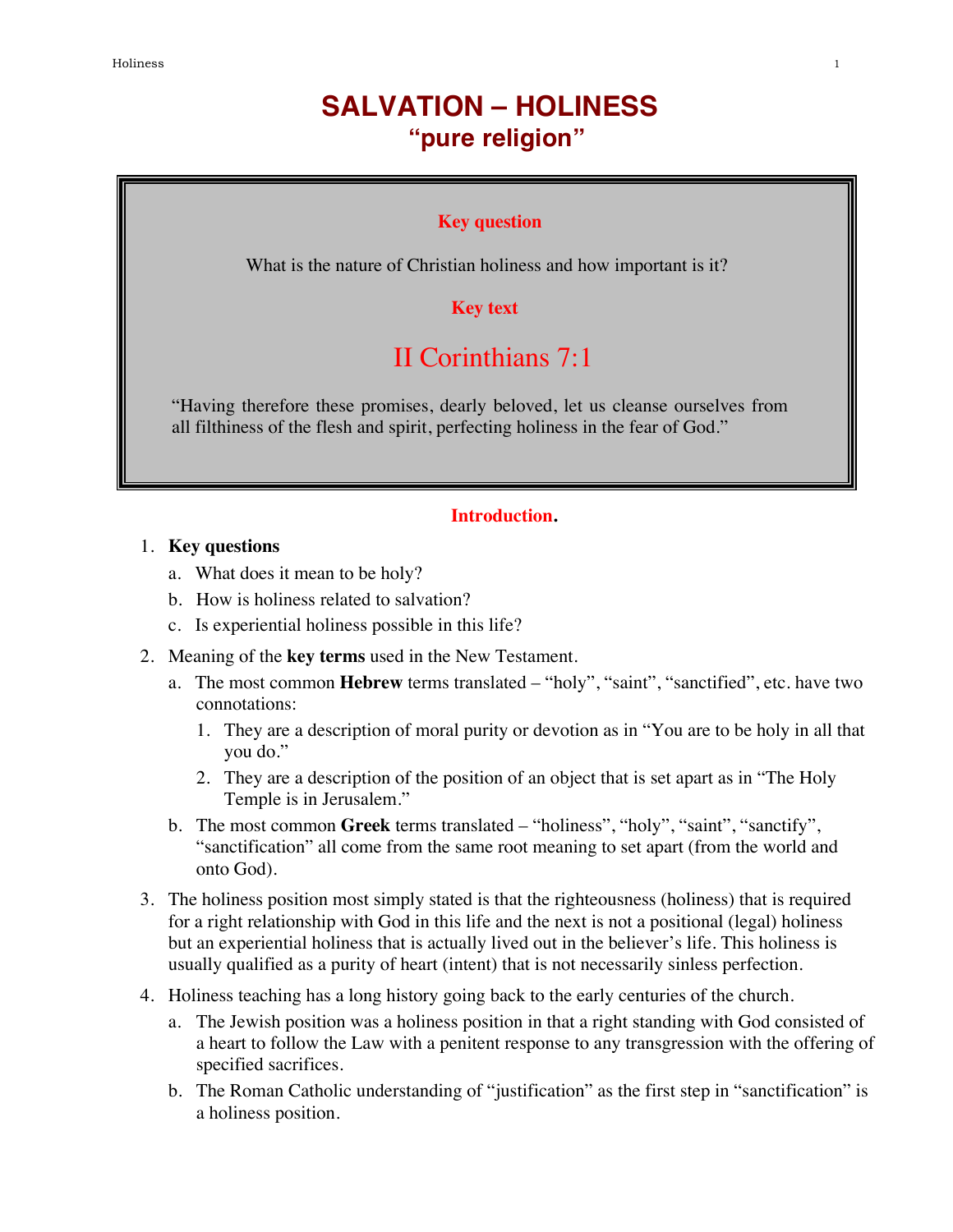- c. Holiness teaching adopts the same premise as the Roman Catholic Church experiential holiness is necessary for temporal and eternal fellowship with a holy God. There is one difference, the Protestants do not have the benefit of Purgatory's purification. The holiness of Wesley must be achieved in this life. There is no place (like purgatory) available to make up any deficiencies in moral perfection.
- d. Calvinists adopt a similar premise under the banner of Lordship or Discipleship Salvation. In this view, saving faith is notarized by obedience to the law. (See **apttoteach.org** theology file #713).
- A. **The position of John Wesley** (what follows is an outline of one of Wesley's sermons delivered in 1872)
	- 1. The idea of sinless perfection in this life for Christians is seen by many as an unrealistic standard that should be resisted because it will exclude virtually everyone from a right standing before God.
	- 2. But does not the Scripture suggest in many places that sinless perfection in this life is what we are called to?
	- 3. The meaning of the texts that address this subject seem to contain contradictions.

"Not that I have already attained it, or already become perfect, . . . Let us therefore, as may as are perfect, have this attitude; and if in anything you have a different attitude, God will reveal that also to you." Phil.3:12,15

- 4. Our concern is to discern first, in what sense are Christians perfect and second, in what sense are they not yet perfect?
- 5. There are many ways in which people including Christians are not perfect.
	- a. First, they are not perfect in knowledge: they are not *so* perfect in this life as to be free from ignorance.
	- b. Secondly, they are not perfect with respect to mistake; which indeed are an almost unavoidable consequence of ignorance; seeing that those of us who "know but in part" (I Cor.13:12) are ever liable to err.
	- c. Thirdly, they are not free from weaknesses and areas of vulnerability that constitute temptations for us.
- 6. In what sense are Christians perfect?
	- a. We must note that perfection is to be put in the context of spiritual stages of development. For a child to be "perfect" as a child does not mean that they are "perfect" in the same way an adult is expected to be perfect. So it is with spiritual children and adults.
	- b. Those who are truly born again in the most basic sense, "do not continue in sin" outwardly and when they are fully formed and walk in the power of love, they do not sin inwardly.
		- 1. They cannot "live any longer in sin" (Rom.6:1,2). They are "planted together in the likeness of the death" of Christ; (Rom.6:5) and their "old man is crucified with him," the body of sin being destroyed, so that henceforth they do not serve sin; being dead with Christ, they are free from sin; (Rom.6:6,7).
		- 2. They are "dead to sin, and alive to God;" (Rom.6:11), "sin no longer has dominion over them," who are "not under the law, but under grace." They, "being free from sin, have become the servants of righteousness." (Rom.6:14,18).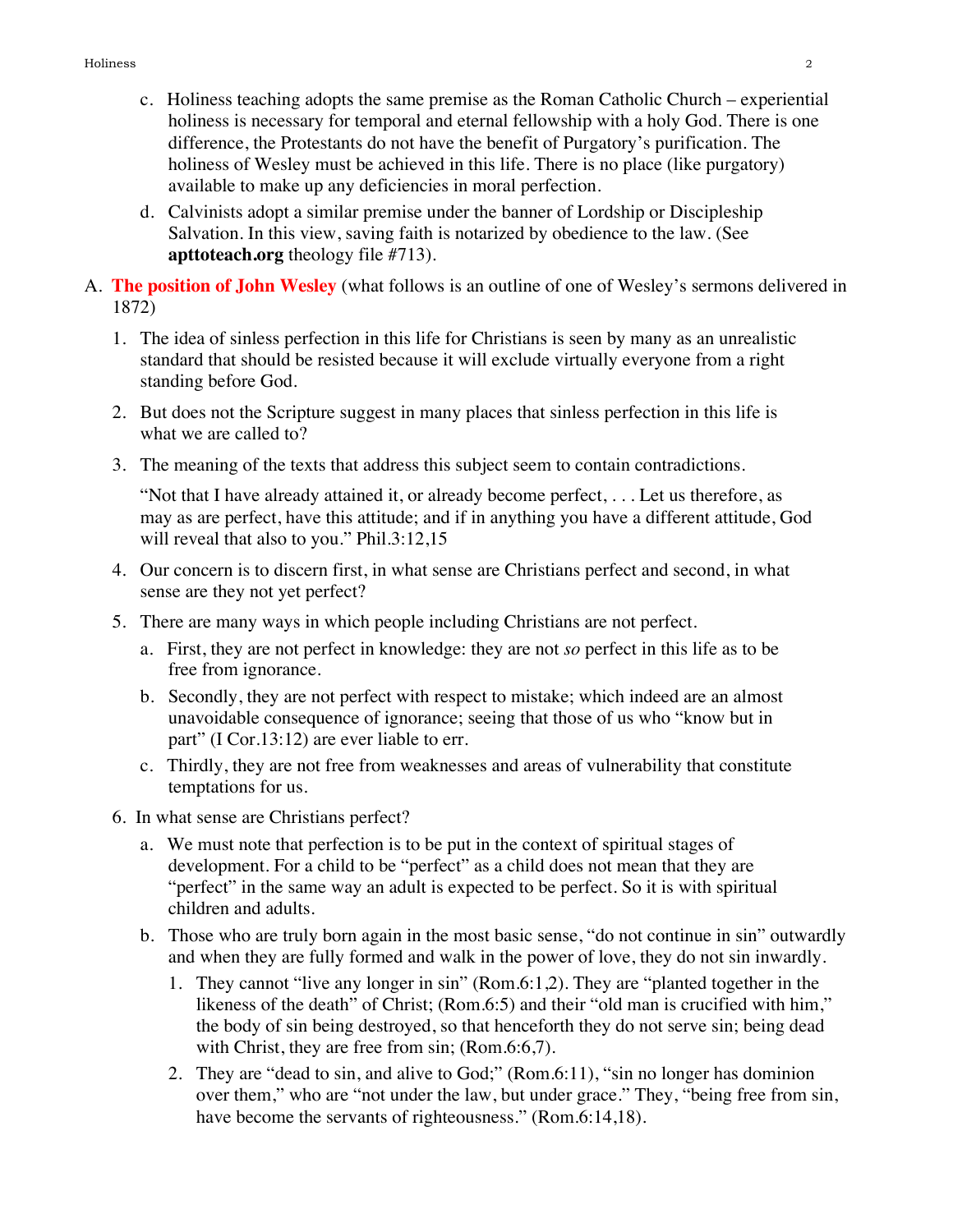- 3. John could not be clearer in stating that true Christians do not and cannot live in sin. "He who sins is of the devil; for the devil sinned from the beginning. For this purpose the Son of God was manifested, that he might destroy the works of the devil. Whosoever is born of God does not commit sin; for his seed remains in him: And he cannot sin because he is born of God." (I John 3:8,9). And also (1 John 5:18) "We know that whosoever is born of God does not sin; but he that is born of God keeps himself, and that wicked one does not touch him."
- 4. The issue is not relative but absolute. John is not talking about "habitual sin" but "any sin." A true Christian does not sin without raising serious doubt about the security of his or her salvation.
- c. The fact that some Biblical figures did indeed sin (Abraham, Moses, David, etc.) does not suggest that this is normal or necessary for Christians. On occasion true Christians may fall but this is temporary and unusual. In Matt.11:11 we read, "Verily I say unto you, Among them that are born of women there hath not arisen anyone greater than John the Baptist: Notwithstanding he that is least in the kingdom of heaven is greater than he." Under the new covenant dispensation, there is a power to live on a level above the saints of the Old Testament. **There are no examples after Pentecost of "Christians" who are sinners and still recognized as true Christians.**
- NOTE: The consecration of ones life wholly to God frees one to live on a level motivated continually by **"perfect love"**. This is the Wesleyan view.

In John Wesley's *Plain Account* we read:

- Q. What is Christian Perfection?
- A. Loving God with our heart, mind, soul, and strength . . .
- Q. Can any mistake flow from pure love?
- A. I answer 1) Many mistakes may consist with pure love. 2) Some may accidentally flow from it; I mean love itself may incline us to mistake . . .
- Q. How shall we avoid setting perfection too high or too low?
- A. By keeping to the Bible, and setting it just as high as the Scripture does. It is nothing higher and nothing lower than this . . . love governing the heart and life, running through all our tempers, words, and actions . . . (Christian) perfection . . . is purity of intention, dedicating all desire and design ruling all our tempers. It is the devoting, not a part, but all our soul, body, and substance to God.

According to Wesley, Christian perfection is not "sinless perfection" but rather the commitment of the heart to obey the call of love and to avoid all "conscious" sin.

#### B. **The Biblical material sited in support for "holiness" teaching.**

- 1. Holiness teaching assumes that the O.T. sets the requirements for fellowship with God in all ages including the N.T. age. The O.T. teaches that fellowship with a holy God requires holiness in heart and behavior. (In other words, the Pharisees of Jesus' day were right in their assumption that the bottom line is disciplined obedience.)
- 2. Holiness is fundamental to God's nature as revealed in the religion of ancient Israel. Israel was called to stand apart from the religious culture of the ancient world.

| <b>Ancient World perspective</b>                  | Israel's perspective                                        |
|---------------------------------------------------|-------------------------------------------------------------|
| All reality is a part of a common web of<br>life. | There are fixed boundaries between<br>God and the Creation. |
| Good and evil are defined by the degree           | Good and evil are defined by the                            |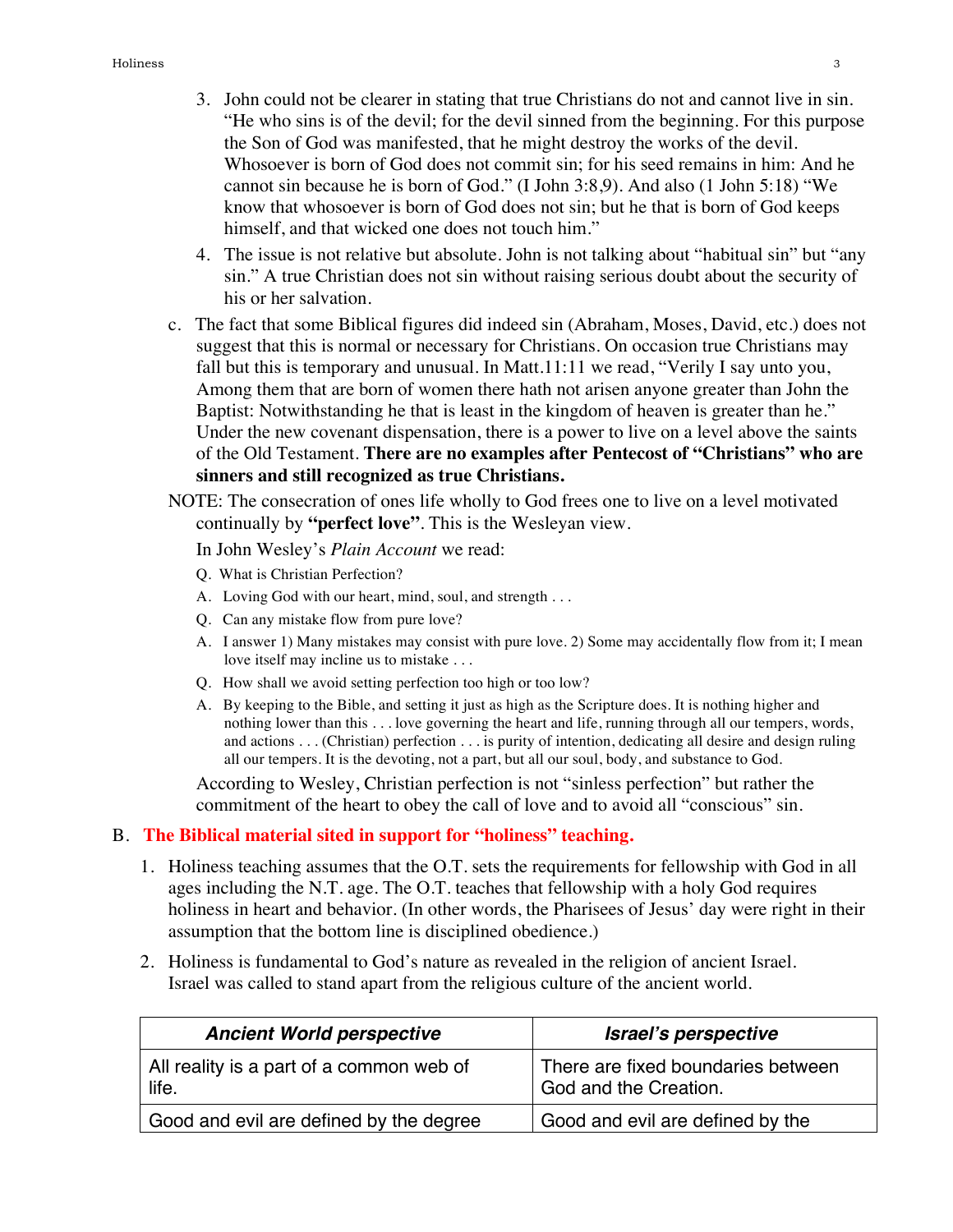| to which the web of life is realized and                                                                        | degree to which the Creation                              |  |
|-----------------------------------------------------------------------------------------------------------------|-----------------------------------------------------------|--|
| supported.                                                                                                      | conforms to the will of the Creator.                      |  |
| The visible world came into existence<br>because of the conflict between eternal<br>principles - good and evil. | God as a showcase for His<br>character created the world. |  |
| Matter is eternal.                                                                                              | God alone is eternal.                                     |  |
| The gods emerged from matter through                                                                            | Matter came into existence because                        |  |
| sexual union.                                                                                                   | God spoke it into existence.                              |  |
| Gods are super humans                                                                                           | God is distinct from His creation.                        |  |
| The gods are independent of any                                                                                 | God is sovereign, ethically                               |  |
| common sense of ethical good or evil.                                                                           | consistent, and love.                                     |  |
| There is no clear division between the<br>divine world and the natural.                                         | God is personal and transcendent.                         |  |
| Sex is a profoundly religious activity that                                                                     | God cannot be manipulated by                              |  |
| links us to the gods.                                                                                           | magic, sorcery or sexual rituals.                         |  |
| The weaker human world simply mirrors                                                                           | This world is significant and what                        |  |
| the reality of the superior divine world.                                                                       | happens here matters.                                     |  |
| History is circular. The physical world has                                                                     | History is linier. God has a purpose                      |  |
| no real goal or purpose except survival                                                                         | for His creation that will be fulfilled                   |  |
| and self-perpetuation.                                                                                          | through time.                                             |  |
| Ethics are not absolute and have no                                                                             | Ethics are absolute and defined by                        |  |
| relationship to our connection with the                                                                         | the character of God. Ethical                             |  |
| gods.                                                                                                           | conduct links us to God.                                  |  |
| Religion's purpose is to maintain the                                                                           | Religion is the expression of man's                       |  |
| cycles of existence through ritual acts.                                                                        | relationship with God's purpose.                          |  |
| Humanity is of little real worth.                                                                               | Humanity is dignified with the image<br>of God.           |  |

- 3. The Mosaic Covenant with Israel revealed the importance of holiness in four ways.
	- a. It revealed the true nature of reality.
	- b. It revealed God's holy character.
	- c. It revealed God's intention for human life.
	- d. It revealed Man's need for a Savior. Man cannot be like God and does not want to be like Him.
- 4. The O.T. text indicates that a person is expected to walk before God with perfect integrity (a pure heart).
	- a. The meaning of Shalom (peace) is wholeness or integration of understanding, inner experience, and behavior.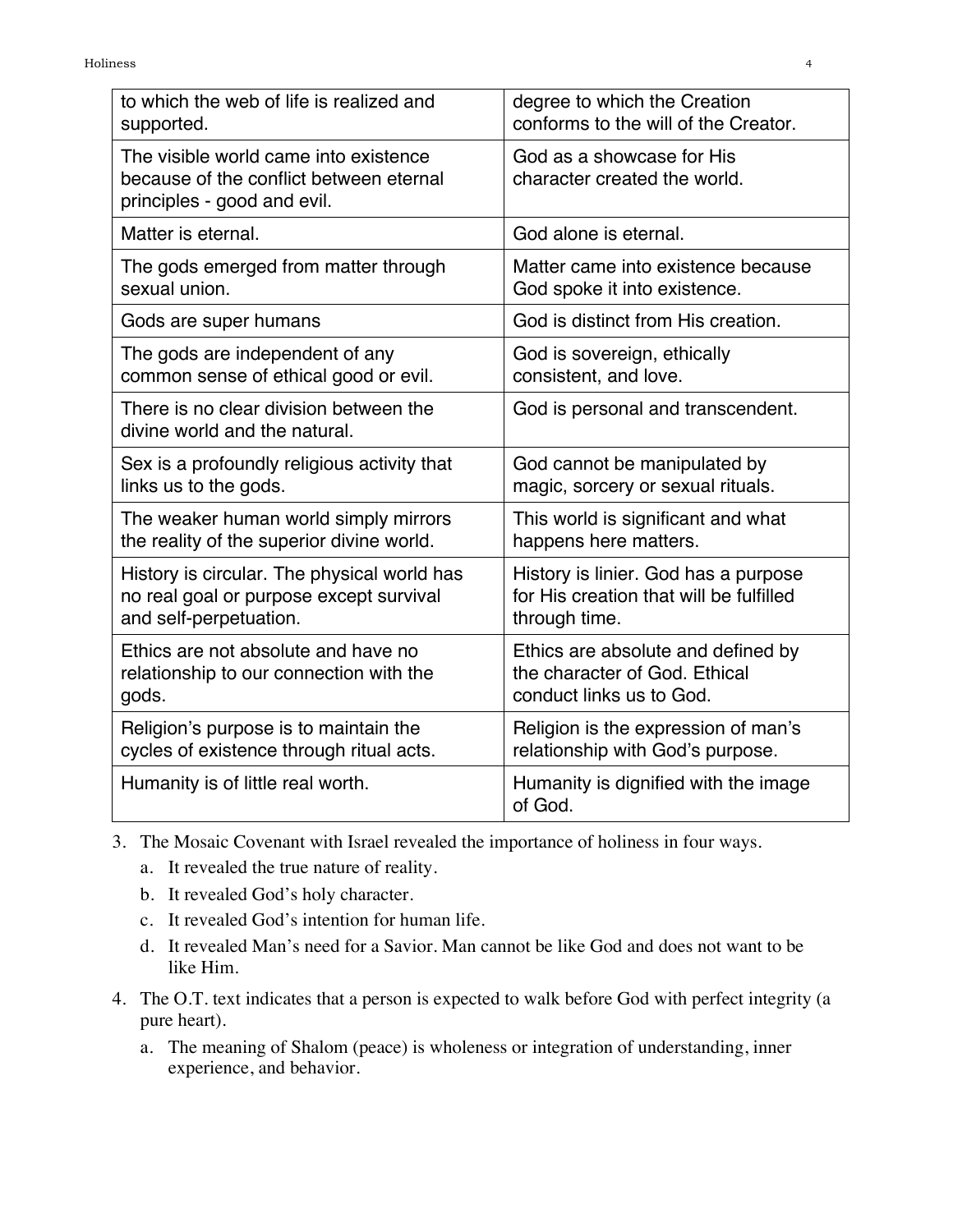- b. The Hebrew word "shalom" is often translated "perfect." To have a perfect heart is to be fully devoted in intent but not necessarily flawless in conduct. A perfect heart can be guilty of sins of ignorance or immaturity but not  $1<sup>st</sup>$  degree (intentional sins).
	- 1. **I Chron.12:38** "a perfect heart"
	- 2. **I Chron.28:9; 29:19** David tells Solomon to "serve God with a whole heart."
	- 3. **I Kings 8:61** At the dedication of the temple the people were to have hearts that were "wholly devoted to the Lord."
	- 4. **I Kings 11:4** "When Solomon was old, his wives led his heart astray after other gods, and his heart was not perfect towards his God, like the heart of his father David."
	- 5. **I Kings 15:14** indicates that a perfect heart does not necessarily mean perfect performance. "but the high places were not taken away; nevertheless the heart of Asa was wholly devoted to the Lord all his days."
	- 6. **II Chron.25:2** indicates that a person (Amaziah) could do the right thing yet without a pure heart. "And he did right in the sight of the Lord, yet not with a whole heart."
- c. It was expected that Israel should be able to obey the Law as it was not too difficult for them.
	- 1. **Deut.30:9-11** "9 Then the Lord your God will prosper you abundantly in all the work of your hand, in the offspring of your body and in the offspring of your cattle and in the produce of your ground, for the Lord will again rejoice over you for good, just as He rejoiced over your fathers; 10 if you obey the Lord your God to keep His commandments and His statutes which are written in this book of the Law, if you turn to the Lord your God with all your heart and soul. 11 **For this commandment which I command you today is not too difficult for you, nor I it out of reach**."
	- 2. **Deut.10:12-13** "And now, Israel, what does the Lord your God require from you, but to fear the Lord your God, to walk in all His ways and to love Him, and to serve the Lord your God with all your heart and with all your soul, and to keep the Lord's commandments and His statures which I am commanding you to day for your good?"
	- 3. It is important to understand that the Law made provision through animal sacrifice for pardon from sin so that the one who failed to keep a part of the moral law could make things right. With this provision, life under the Law was manageable.
- d. The "filling of the Spirit" in the O.T. should be understood as a renewal of the inner life from without (by God).
	- 1. **Gen.41:38** Joseph "in whom is the spirit of God"
	- 2. **Ex.31:2-5; 35;30-33** Bezaleel's skills are the result of the spirit of God.
	- 3. **Num.11:17** Moses was to "take of the Spirit that was on him and put the spirit on them (the elders of the Tabernacle)."
	- 4. **Num.24:2** Baalam
	- 5. **Judg.6:11** Gideon
	- 6. **I Sam.10:6-7** Saul Note 15:17 "Though you are little in your own eyes, are you not the head of the tribes of Israel?"
- e. The promise of the New Covenant in **Jer.31:31-34** speaks of the day when God's people will have a new heart that will know Him and His law from within. **Ezek.37:12-14** links this transformation with the gift of the Spirit. The NT describes the Christian life as a fulfillment of this New Covenant of the Spirit not the Law. If this covenant is fulfilled completely in the church, then we should expect perfect obedience from the heart to characterize every person who has the Spirit.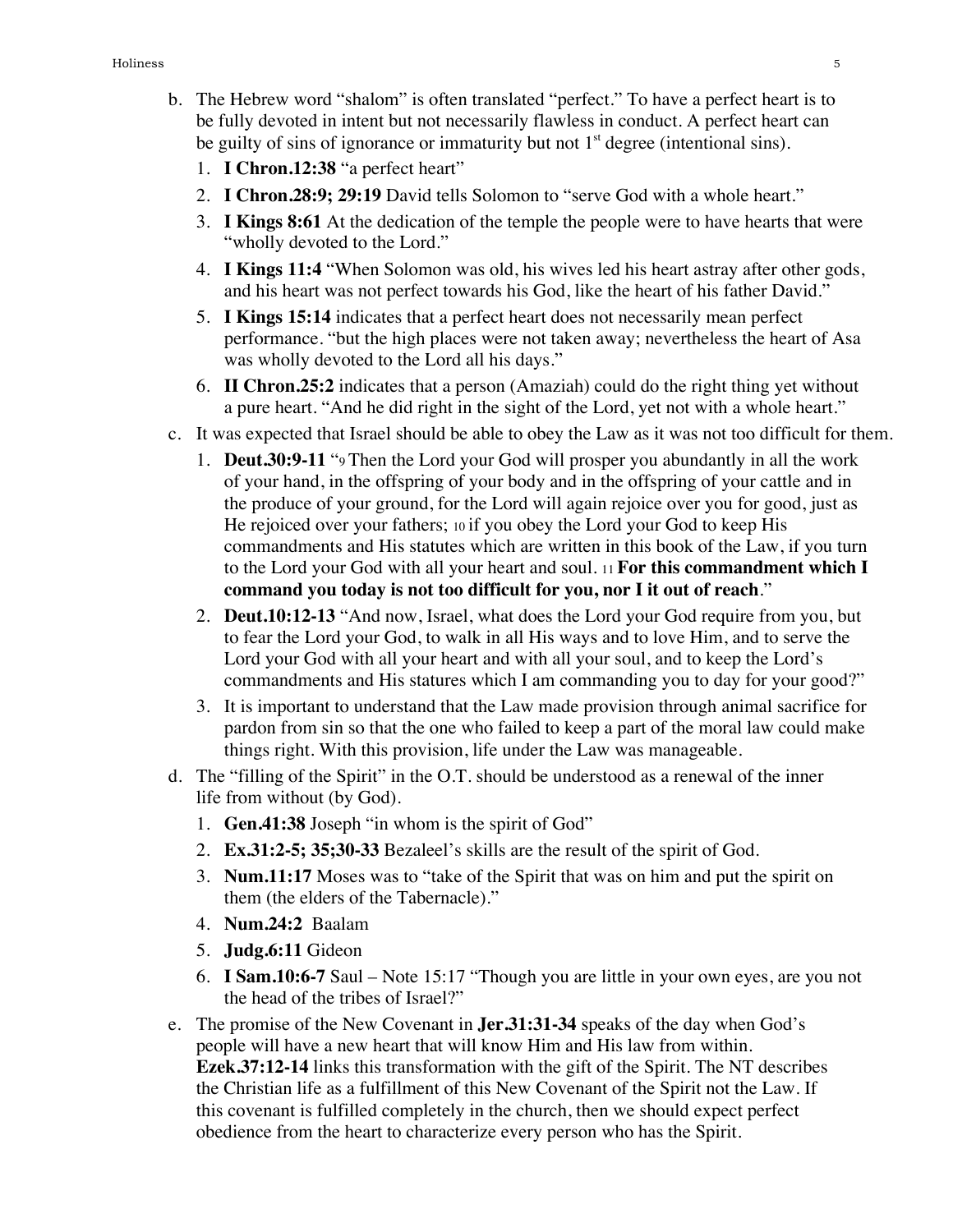#### Holiness 6

- 5. Jesus reiterates the need for holiness in heart and conduct in order to have fellowship with God. The four gospels (especially Matthew, Mark, and Luke) record very little teaching about the atonement and justification by faith. They emphasize the ethics of the Kingdom as the ticket to eternal life.
	- **Matt.5:17, 20** "Do not think that I came to abolish the Law or the Prophets; I came not to abolish, but to fulfill. . . For I say to you, that unless your righteousness surpasses that of the scribes and Pharisees, you shall not enter the kingdom on heaven."
	- **Matt.5:48** "Therefore you are to be perfect, as your heavenly Father is perfect."
	- **Matt.6:15** "But if you do not forgive men, then your Father will not forgive your transgressions."
	- **Matt.7:15-23** "He who does the will of My Father"
	- **Matt.12:22-37** "the tree is known by its fruit"
	- **Matt.18:21-35** "So shall My heavenly Father also do to you"
	- **Matt.25:31-46** "The sheep and the goats"
	- **Jn.5:28-29** "Good deeds and life"
	- **Jn.15:1-6** "The fruitful branches"
- 6. The Apostles also teach that practical holiness is necessary for temporal and eternal fellowship with God.
	- **• Acts 5:32** "those who obey"
	- **Col.1:28** "And we proclaim Him, admonishing every man and teaching every man with all wisdom, that we may present every man complete in Christ."
	- **• I Thess.5:23** "May the God of peace himself sanctify you wholly; and may your spirit and soul and body be kept sound and blameless at the coming of our Lord Jesus Christ."
	- **Rom.2:1-16** "Rendering to every man according to his deeds."
	- **Rom.12:1 I** beseech you therefore, brethren, by the mercies of God, that you present your bodies a living sacrifice, holy, acceptable unto God, which is your reasonable service.
	- **Rom.6:19** I speak after the manner of men because of the infirmity of your flesh: for as ye have yielded your members servants to uncleanness and to iniquity unto iniquity; even so now yield your members servants to righteousness unto holiness.
	- **Rom. 6:22** But now being made free from sin, and become servants to God, ye have your fruit unto holiness, and the end everlasting life.
	- **Rom.8:4** "the requirements of the law fulfilled in us"
	- **Rom.8:13** "living according to the flesh . . . you must die" "putting to death the deeds of the body . . . shall live."
	- **I Cor.5:5** "that his spirit may be saved"
	- **I Cor.9:27-10:21** "lest I be disqualified"
	- **II Cor.7:1** Having therefore these promises, dearly beloved, let us cleanse ourselves from all filthiness of the flesh and spirit, perfecting holiness in the fear of God.
	- **Gal.6:6-10** "sowing and reaping"
	- **Eph.4:24** And that ye put on the new man, which after God is created in righteousness and true holiness.
	- **Col.3:5-6** "these things bring wrath"
	- **Phil.2:12** "work our your salvation with fear and trembling"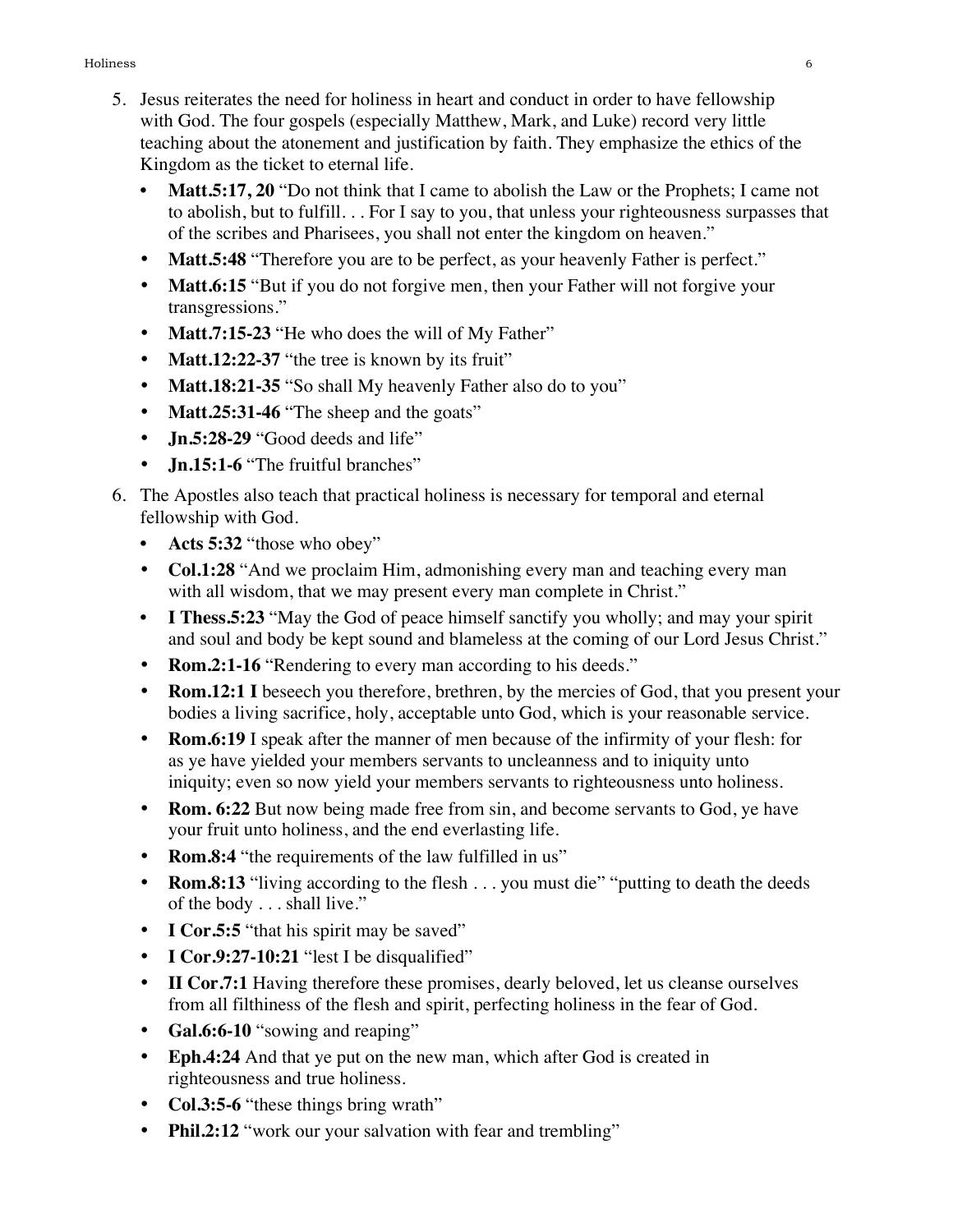- **I Tim.4:16** "as you do this you will insure salvation"
- **I Thess.4:7** For God hath not called us unto uncleanness, but unto holiness.
- **Heb.5:9** "All who obey"
- **Heb.10:26-31 (6:4-12)** "sinning willfully"
- **Heb.12:10** "For they verily for a few days chastened us after their own pleasure; but he for our profit, that we might be partakers of his holiness."
- **Heb.12:14** "Follow peace with all men, and holiness, without which no man shall see the Lord"
- **Jas.2:12-26** "faith without works is dead"
- **I Pet.1:14-19** "14 As obedient children, do not be conformed to the former lusts {which were yours} in your ignorance, 15 but like the Holy One who called you, be holy yourselves also in all {your} behavior; 16 because it is written, "*You shall be holy, for I am holy.*" "17 judging according to each man's works"
- **I John 3:8.9** "He who sins is of the devil; for the devil sinned from the beginning. For this purpose the Son of God was manifested, that he might destroy the works of the devil. Whosoever is born of God does not commit sin; for his seed remains in him: And he cannot sin because he is born of God."
- See also Deut.30:6; Ps.130:8; Ezek.36:25, 29; Matt.6:13; 22:37; Jn.3:8; 17:20-21, 23; Eph.3:14-19; 5:25, 27. (see theology file #108 for a commentary on many of these passages.)

#### **7. The imputed moral merit of Christ by grace through faith.**

Imputation is best understood in the context of Christ's becoming sin for us. He was not guilty of personal misconduct but was nonetheless bearing true guilt as the sins of the world were accounted as a part of his record. In the same way we who are not righteous through our own doing but are righteous because the life of Christ is accounted as a part of our record.

**Rom.1:16-17** "16 For I am not ashamed of the gospel, for it is the power of God for salvation to everyone who believes, to the Jew first and also to the Greek. 17 For in it {the} **righteousness of God** is revealed from faith to faith; as it is written, "*But the righteous {man} shall live by faith*.""

The quote from Habakkuk 2:4 suggests that the imputation of moral merit is in view.

- **Rom.3:24-28** "24 being justified as a gift by His grace through the redemption which is in Christ Jesus; 25 whom God displayed publicly as a propitiation in His blood through faith. {This was} to demonstrate His righteousness, because in the forbearance of God He passed over the sins previously committed; 26 for the demonstration, {I say,} of His righteousness at the present time, that **He might be just and the justifier of the one who has faith in Jesus**. 27 Where then is boasting? It is excluded. By what kind of law? Of works? No, but by a law of faith. 28 For we maintain that a man is justified by faith apart from works of the Law."
- **Rom.4:3-8** "3 For what does the Scripture say? "*And Abraham believed God, and it was reckoned to him as righteousness."* 4 Now to the one who works, his wage is not reckoned as a favor, but as what is due. 5 But to the one who does not work, but believes in Him who justifies the ungodly, his faith is reckoned as **righteousness**, 6 just as David also speaks of the blessing upon the man to whom God reckons **righteousness** apart from works: 7 *"Blessed are those whose lawless deeds have been*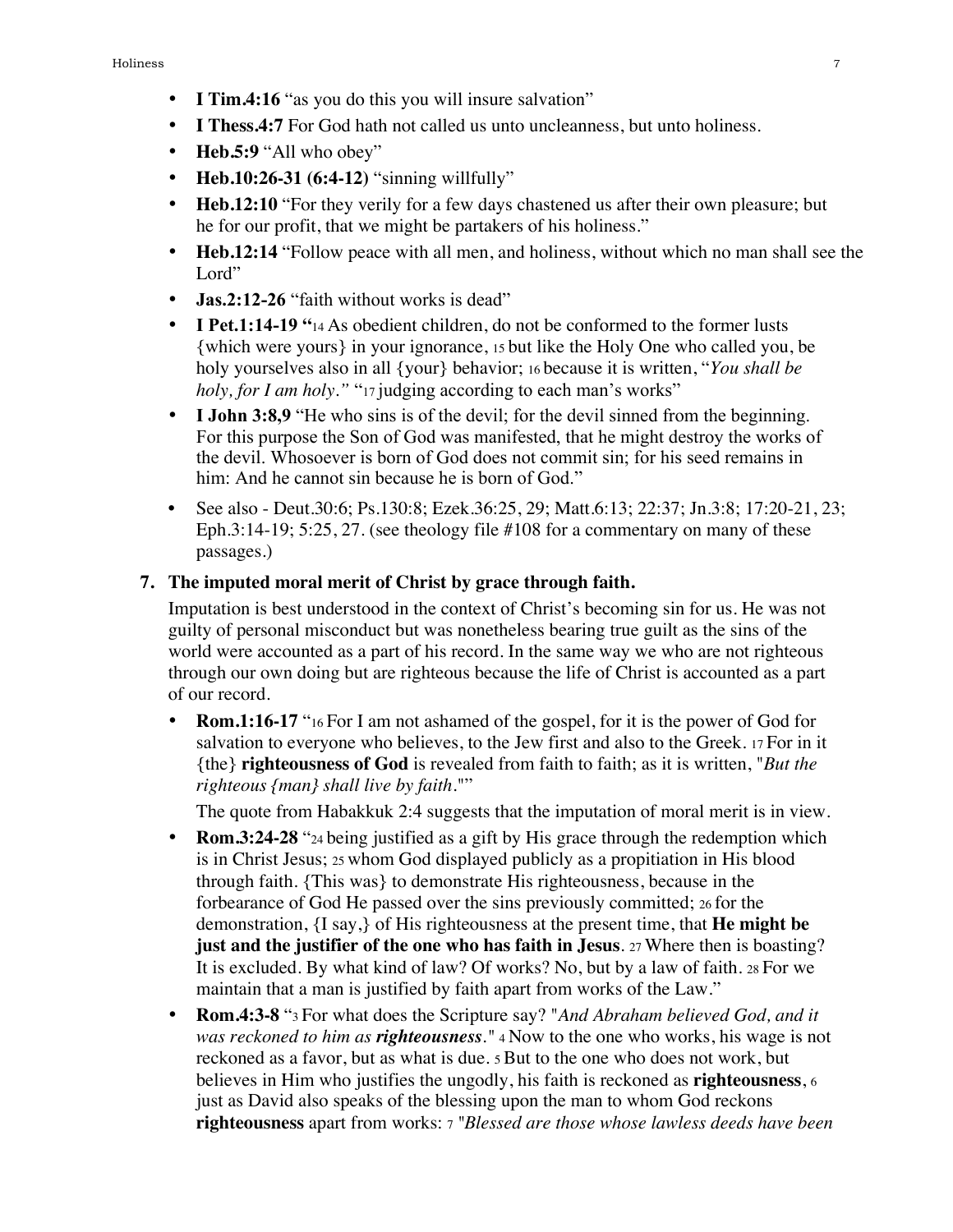*forgiven, And whose sins have been covered. 8 "Blessed is the man whose sin the Lord will not take into account.""*

- **Rom.10:1-5** "1 Brethren, my heart's desire and my prayer to God for them is for {their} salvation. 2 For I bear them witness that they have a zeal for God, but not in accordance with knowledge. 3 For not knowing about **God's righteousness**, and seeking to establish their own, they did not subject themselves to the **righteousness of God**. 4 For Christ is the end of the law for **righteousness** to everyone who believes. 5 For Moses writes that the man who practices the **righteousness** which is based on law shall live by that **righteousness**."
- **I Cor.1:30** "<sup>30</sup> But by His doing you are in Christ Jesus, who became to us wisdom from God, and **righteousness** and sanctification, and redemption, 31 that, just as it is written, "*Let him who boasts, boast in the Lord*.""
- **II Cor.5:21** "He made Him who knew no sin {to be} sin on our behalf, that we might become the **righteousness of God** in Him."
- **Gal.3:6** "6 Even so Abraham *believed God, and it was reckoned to him as righteousness*. 7 Therefore, be sure that it is those who are of faith who are sons of Abraham. 8 And the Scripture, foreseeing that God would justify the Gentiles by faith, preached the gospel beforehand to Abraham, {saying}, *"All the nations shall be blessed in you."* 9 So then those who are of faith are blessed with Abraham, the believer. 10 For as many as are of the works of the Law are under a curse; for it is written, *"Cursed is everyone who does not abide by all things written in the book of the law, to perform them."* 11 Now that no one is justified by the Law before God is evident; for, *"The righteous man shall live by faith.""*
- **Gal.3:21-22** "21 Is the Law then contrary to the promises of God? May it never be! For if a law had been given which was able to impart life, then **righteousness** would indeed have been based on law. 22 But the Scripture has shut up all men under sin, that the promise by faith in Jesus Christ might be given to those who believe."
- **Phil.3:9** "and may be found in Him, not having a **righteousness** of my own derived from {the} Law, but that which is through faith in Christ, the **righteousness** which {comes} from God on the basis of faith,"

## C. **A response to "Holiness theology."**

- 1. The holiness position fails to respect the distinction between two types of holiness.
	- a. Ceremonial or legal (**justification**) The believer's position "in Christ" as in I Cor.1:30. The notes on "Positional truth" (#706) address this expression of holiness.
	- b. Behavioral or experiential (**sanctification**) The sanctification of the believer who's moral qualities reflect Godliness as in Rom.6:22. This aspect of holiness is distinct from justification, which unites us to God in Christ.
- 2. The holiness position fails to respect the clear **assumptions behind the N.T. epistles**.
	- a. The letters are addressed to true believers who are sinners in need of correction. Their sins are not just sins of immaturity or ignorance. Why would Paul appeal to his readers to love others and stop sinning if indeed all true believers were free from sin. Why would believers be encouraged to forgive one anther if true believers did not openly sin against one another?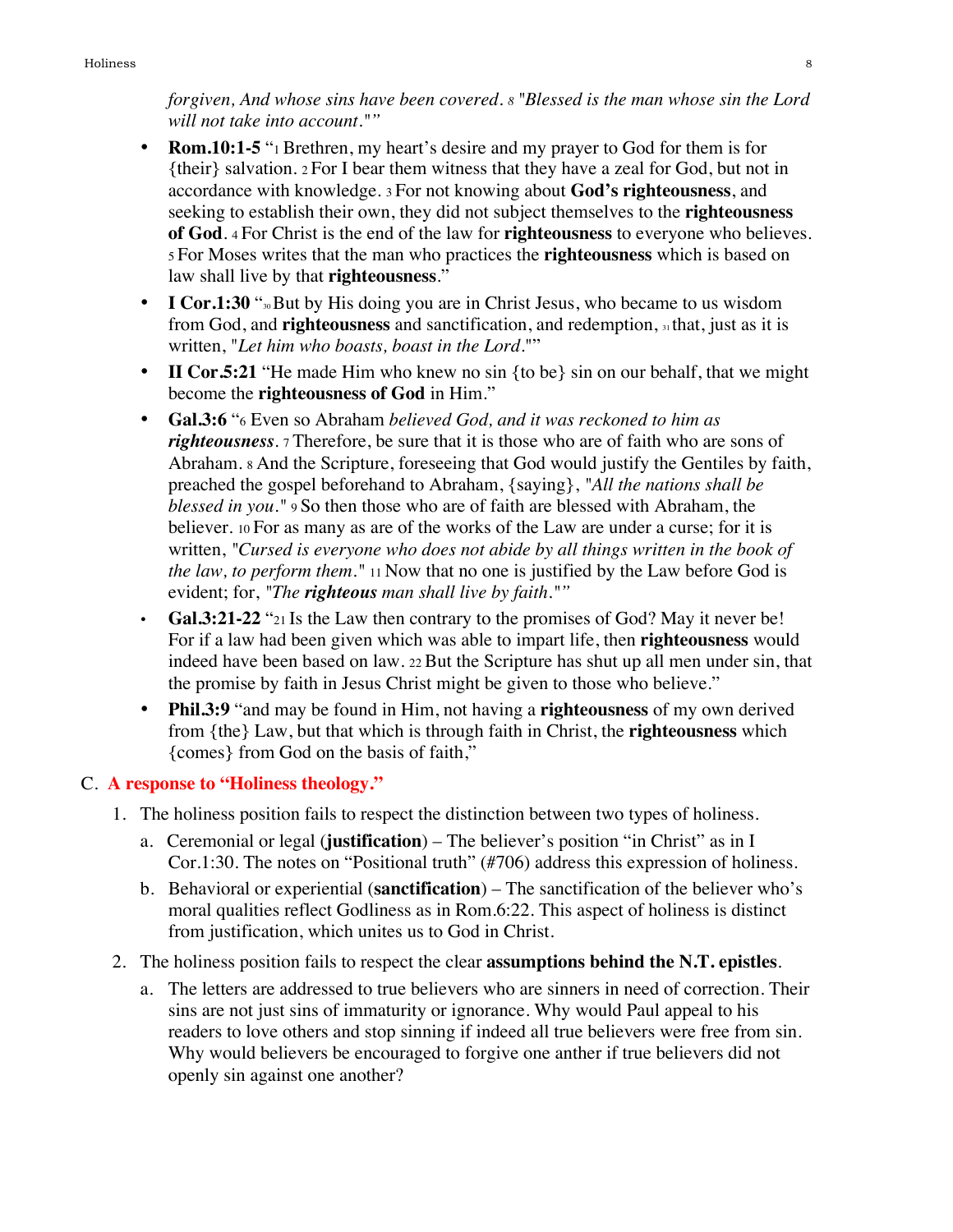- b. The letters make a distinction between the believer's legal "position", usually addressed in the first part of each epistle, and the believers process in ethical conduct, usually addressed in the second part of each epistle.
- 3. The holiness position does not seem to reflect the **testimony of the Apostle Paul** in a number of passages.
	- a. **Rom.7:20-24** "20 But if I am doing the very thing I do not wish, I am no longer the one doing it, but sin which dwells in me.  $21 \text{ I}$  find then the principle that evil is present in me, the one who wishes to do good. 22 For I joyfully concur with the law of God in the inner man, 23 but I see a different law in the members of my body, waging war against the law of my mind, and making me a prisoner of the law of sin which is in my members. 24 Wretched man that I am! Who will set me free from the body of this death?" Nowhere does Paul suggest that this confession was not a present frustration when he put his life under the law.
	- b. **Rom.6:1** "What shall we say then? Are we to continue in sin that grace might increase?" Paul assumes that his readers understand his teaching of grace (Rom.3-5) to suggest that their sinning will not remove the blessings of grace. Thus, he anticipates the logical question, "What will prevent us from sinning if it makes no difference with respect to the blessings of grace?" His answer is key (Rom.6:2-23). He argues that the rational for holiness is our identity as children of God, not our vulnerability to losing our blessing. Note that Paul assumes that his teaching will raise the question of undisciplined living. Such a question would only make sense if in deed Paul's gospel is one of radical grace, moral freedom, and full security in Christ through faith (not works). His response is not to correct a misunderstanding of grace but to remind his audience that they are in deed free not only to sin but also to obey.
	- c. **Phil.3:12** "Not that I have already obtained it (the resurrection life), or have already become perfect, but I press on in order that I may lay hold of that for which also I was laid hold of by Christ Jesus." Paul saw this life as a process of moral development.
	- d. **I Tim.1:15** "It is a trustworthy statement, deserving full acceptance, that Christ Jesus came into the world to save sinners, among whom I am foremost of all." Paul speaks in the present tense "I am" not "I was."
- 4. **Human experience** suggests that even the most disciplined believer is aware of mixed motives when they conduct a serious internal audit of their souls.
	- a. It is not sufficient to say that we have avoided conspicuous sins like murder, adultery, stealing, etc. We must recognize that the holy nature of God extends to the inner heart (anger, lust, coveting, etc. as in Matt.5) and to a depth that leaves everyone in need of forgiveness.
	- b. It is not easy to conclude with confidence that we have a pure heart that is free from mixed motives. The heart is deceitful and wicked. Satan and the world are subtle and disguise evil as virtue.
- 5. Is uniform sustained absolute victory over sin (outward and inward) possible in this life?
	- a. Can **Matt.22:37-39** be satisfied? "You shall love the Lord your God with all your heart, and with all your soul, and with all your mind. . . . You shall love your neighbor as yourself." The governing word here is "all."
	- b. If I limit the issue of holiness to freedom form "known sin", don't I excuse all sociopathic tendencies in the flesh? **I Cor.4:4** "I am conscious of nothing against myself, yet I am not by this acquitted; but the one who examines me is the Lord."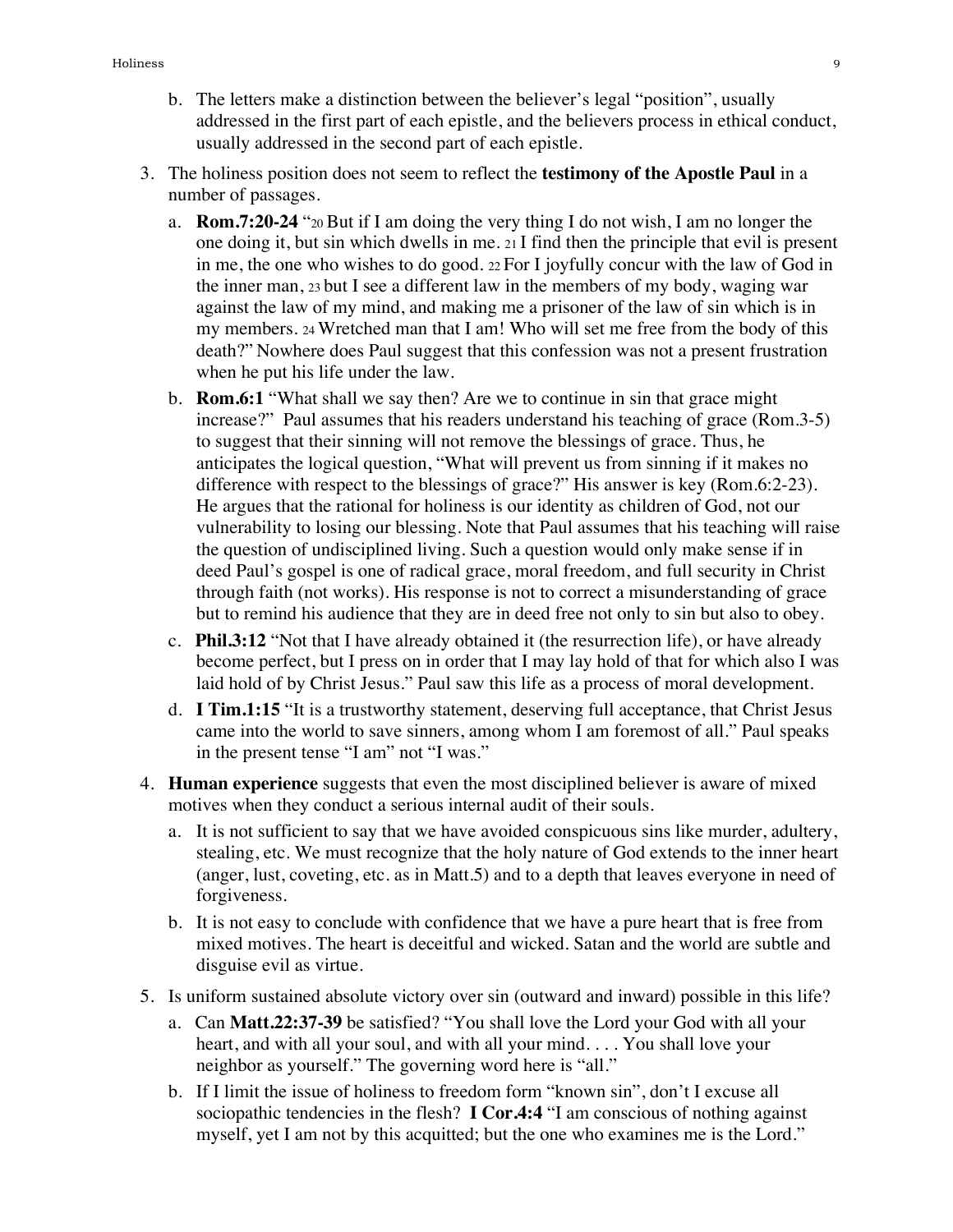- c. How can one discern all motives when our **hearts are deceitful**? Each of us have areas in our lives that are more mature, disciplined, and virtuous than other areas.
- d. Does Scripture recognize **two distinct classes of believers victorious and defeated**? Not in any clear sense. The better model is one that is patterned after physical growth from immaturity to maturity as a process over time.
- e. The Greek work τελειοι TELEIOI translated "**perfect**" in Matt.5:48 ("Therefore you are to be perfect, as your heavenly Father is perfect.") does not mean "flawless" but "complete" or "mature."
- f. **Galatians 5:17**, "The flesh sets its desire against the Spirit, and the Spirit against the flesh; for these are in opposition to one another, so that you may not do the things that you please." The presence of sin in our flesh prevents us from ceasing totally from sin (cf. Rom. 7:14-25). As we read in 1 Kings 8:46 and 2 Chronicles 6:36 regarding the faithful people of God, "There is no man who does not sin." And as John wrote in exhortation of the Christian's life of continuing repentance, "If we say we have no sin we are deceiving ourselves and the truth is not in us" (1 John 1:8).
- g. In **Romans 6:6**, Paul mentions the old man again. In this context, it might appear that the old man died once and for all at our baptisms. A closer inspection of the passage, however, indicates to us that Paul fluctuates between present and future tenses as he speaks of the benefits of our union with Christ. We often refer to this as the tension between the "already" and the "not yet." These terms refer to the fact that the kingdom of God has begun, but has not yet come in full. As a result, we have been initiated into the blessings of the kingdom, but we have not received them in full. One easy place to see this in action is in Paul's contrasts between the present "first fruits" of the blessings and the future full harvest (Rom.8:23; 1 Cor.15:20,23). Another is his reference to the Holy Spirit as a "downpayment" or "pledge" of future blessings (Eph.1:13-14). With regard to nearly every blessing of which we partake in Christ, we now experience only a fraction of the blessing, and we await the full blessing at Christ's second coming. In Romans 6:6, Paul is teaching that the old man has been dethroned, but that he has not yet been destroyed. Therefore, it still takes effort to resist him (e.g. Rom.6:12-13).
- 6. Does John Wesley's position of "freedom from all conscious sin" **satisfy the texts that demand perfection from all sin**? Hardly, A holy God does not give special dispensations to people who may be ignorant or undeveloped. If He did, we would do well to stay ignorant.
- 7. Other texts that suggest that experiential holiness is relative and a process.
	- **Gal.5:17** "For the flesh sets its desire against the Spirit, and the Spirit against the flesh; for these are in opposition to one another, so that you may not do the things that you please."
	- **• Rom.7:18-19** "For I know that nothing good dwells in me, that is, in my flesh; for the wishing is present in me, but the doing of the good is not. For the good that I wish, I do not do; but I practice the very evil that I do not wish."
	- **• I Cor.3:1-3** "And I, brethren, could not speak to you as to spiritual men, but as to men of flesh, as to babes in Christ. I gave you milk to drink, not solid food; for you were not yet able to receive it. Indeed, even now you are not yet able, for you are still fleshly. For since there is jealousy and strife among you, are you not fleshly, and are you not walking like mere men?"
	- **• I Jn.1:8-10** "If we say we have no sin, we deceive ourselves, and the truth is not in us. If we confess our sins, he is faithful and just, and will forgive our sins and cleanse